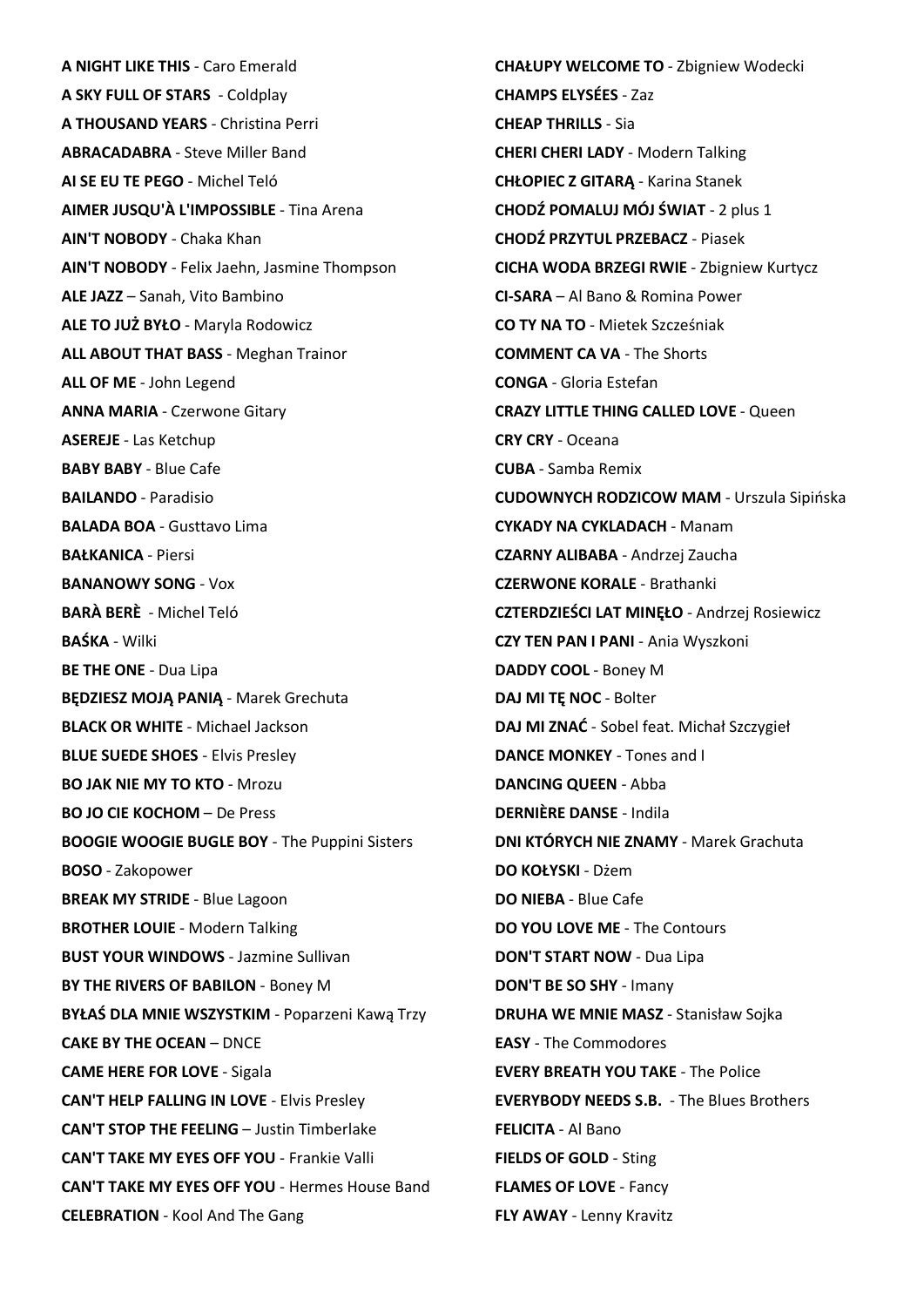**GDZIE TEN KTÓRY POWIE MI** - Brathanki **GET LUCKY** - Pharrell Williams **GIRLS JUST WANT TO HAVE FUN** - Cyndi Lauper **GIVE IT UP** - KC & The Sunshine Band **GOT MY MIND SET ON YOU** - George Harrison **GREAT BALLS OF FIRE** - Jerry Lee Lewis **HANDS UP** – Ottawan **HALLELUJAH, I JUST LOVE HER SO** - Ray Charles **HAPPY** - Pharrell Williams **HAPPY BIRTHDAY SONG** - Happy Birthday **HARDER** - Jax Jones, Bebe Rexha **HAVANA** - Camila Cabello **HEJ SOKOŁY** - Piosenka Ludowa **HIGHWAY TO HELL** - AC/DC **HIT THE ROAD JACK** - Hermes House Band **HONEY HONEY** - Abba **HOORAY HOORAY** - Boney M **HOT STUFF** - Donna Summer **HOW DEEP IS YOUR LOVE** - Calvin Harris & Disciples **I BELONG TO YOU** - Lenny Kravitz **I CAN SEE CLEARLY NOW - Jimmy Cliff I CAN'T HELP MYSELF** - The Four Tops **I DON'T WANT TO MISS A THING** - Aerosmith **I FEEL GOOD** - James Brown **I FOLLOW RIVERS** - Lykke Li **I WANNA BE THE ONLY ONE** - Eternal **I WANNA DANCE WITH SB**. - Whitney Houston **I WILL ALWAYS LOVE YOU** - Whitney Houston **I WILL LOVE AGAIN** - Lara Fabian **I WILL SURVIVE** - Gloria Gaynor **I WILL SURVIVE** - The Pussycat Dolls Hush Hush **IF I AIN'T GOT YOU** - Alicia Keys **I'M A BELIEVER** - The Monkees **I'M SO EXCITED** - The Pointer Sisters **I'M STILL STANDING** - Elton John **IMIĘ DESZCZU** - Andrzej Piaseczny **IRREPLACEABLE** - Beyonce **ISN'T SHE LOVELY** - Stevie Wonder **IT MUST HAVE BEEN LOVE -** Roxette **IT'S NOW OR NEVER - Elvis Presley JA SIĘ BOJE SAMA SPAĆ** - Kalina Jędrusik

**JEDEN MOMENT** - Pectus **JESTEŚ LEKIEM NA CAŁO ZŁO** - Krystyna Prońko **JESZCZE O NAS** - Łukasz Zagrobelny **JOE LE TAXI** - Vanessa Paradis **JOHNNY B. GOODE** - Chuck Berry **LOVE NEVER FELT SO GOOD** - Michael Jackson **KAWAŁEK DO TAŃCA** - Poparzeni Kawą Trzy **KAWIARENKI** - Irena Jarocka **KIEBYŚ TY** - Zakopower **KOCHAM CIĘ** - Sławek Uniatowski **KOCHAM CIĘ JAK IRLANDIĘ** - Kobranocka **KOCHAM CIĘ KOCHANIE MOJE** - Manam **KOŁYSANKA DLA NIEZNAJOMEJ** - Perfect **KTOŚ MIĘDZY NAMI** - Kukulska & Szcześniak **KTOŚ MNIE POKOCHAŁ** - Skaldowie **LA BAMBA** - Ritchie Valens **LA IS LA BONITA** - Madonna **LADY HEAR ME TONIGHT** - Modjo **LADY IN RED** - Chris De Burgh **LAMBADA** - Kaoma **LATO** - Sami **LEPSZY MODEL** - Kasia Klich **LET'S GET LOUD** - Jennifer Lopez **LET'S TWIST AGAIN** - Chubby Checker **LIAR** - Camila Cabello **LISTEN** – Beyonce **L-O-V-E** - Nat King Cole **LOVE AND MARRIAGE** - Frank Sinatra **LOVE ME AGAIN** - A John Newman **LOVE ME LIKE YOU DO** - Ellie Goulding **LUBIĘ BYĆ Z NIĄ** - Baranovski **LUDZKIE GADANIE** - Maryla Rodowicz **MA PHILOSOPHIE** - Amel Bent **MAGICZNE SŁOWA** - Rafał Brzozowski **MAMBO ITALIANO** - Bette Midler **MAMBOLEO** - Loona **MAMMA MIA** - Abba **MAMMA MIA** - InGrid **MATERIAL GIRL** - Madonna **MATURA** - Czerwone Gitary **MERCY** - Duffy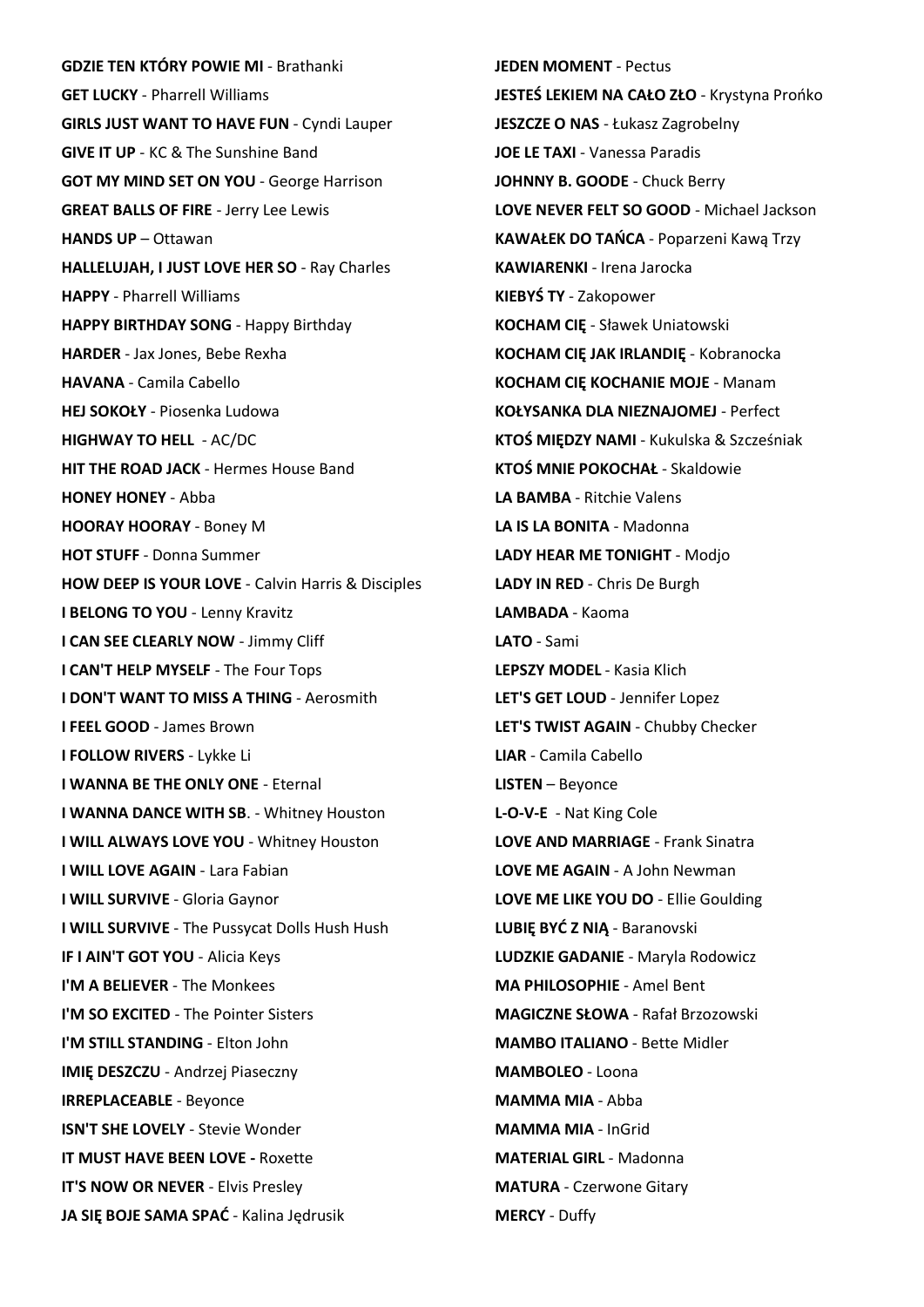**MONIKA DZIEWCZYNA RATOWNIKA** - Rudi Schubert **MOVES LIKE JAGGER** - Maroon 5 ft. Ch. Aguilera **MÓJ JEST TEN KAWAŁEK PODŁOGI** - Mr Zoob **MÓJ PRZYJACIELU** - Bregovic & Krawczyk **NA JEDNEJ Z DZIKICH PLAŻ** - Rotary **NA JĘZYKACH** - Kayah **NAH NEH NAH** - Vaya Con Dios **NASZE RANDEZ VOUS** – Kombi **NAUCZ MNIE** - Sarsa **NIC DO STRACENIA** - Mrozu feat. Sound'n'Grace **NIE BĄDŹ TAKI SZYBKI BILL** - Kasia Sobczyk **NIE JESTEŚ SAMA** - Seweryn Krajewski **NIE MOGĘ CIĘ ZAPOMNIEĆ** - Agnieszka Chylińska **NIE PŁACZ EWKA** - Perfect **NIE UFAJ MI** - Lemon **NIE ZADZIERAJ NOSA -** Czerwone Gitary **NIEKOCHANIE** – Pin **NO ROOTS** - Alice Merton **O MNIE SIĘ NIE MARTW** - Katarzyna Sobczyk **OB LA DI OB LA DA** - The Beatles **OCEANY** - Pectus **OCZAROWANIE** - Zbigniew Wodecki **OD DZIŚ** - Paula **ONE** - U2 **ONE WAY OR ANOTHER** - One Direction **ONE WAY TICKET** - Boney M **ONLY GIRL (IN THE WORLD)** - Rihanna **PAROSTATEK** - Krzysztof Krawczyk **PERFECT** - Ed Sheeran **PIECHOTĄ DO LATA** - Bajm **PIĘKNIEJSZA** - Kasa **PLEASE TELL ROSIE** - Alle Farben **POCIĄG** - Ryszard Rynkowski **POUR QUE TU M'AIMES ENCORE** - Céline Dion **PÓKI NA TO CZAS** - De Mono **PRAWY DO LEWEGO** - Kayah **PRETTY WOMAN** - Roy Orbison **PRÓCZ CIEBIE NIC** - Kayah & Kiliański **PRZETAŃCZYĆ Z TOBĄ CHCĘ** - Anna Jantar **QUÉ VENDRÁ** - Zaz **RADOŚĆ NAJPIĘKNIEJSZYCH LAT** - Anna Jantar

**RATHER BE** - Clean Bandit **REHAB** - Amy Winehouse **REMEDIUM** - Maryla Rodowicz **ROCK DOWN TO ELECTRIC AVENUE** - Velvet **ROCK 'N' ROLL IS KING** - Electric Light Orchestra **ROLLING IN THE DEEP** - Adele **RUDY SIĘ ŻENI** - Big Cyc **RUNNIN** - Naughty Boy **SEMPRE SEMPRE** - Al Bano & Romina Power **SEPTEMBER** - Earth Wind & Fire **SERDUSZKO PUKA W RYTMIE CZA CZA** – M. Koterbska **SEX BOMB** - Tom Jones **SHAPE OF MY HEART** - Sting **SHE'S LIKE THE WIND** - Dirty Dancing **SHOTGUN** - George Ezra **SHUT UP AND DANCE** - Walk the Moon **SIMPLY THE BEST** - Tina Turner **SING IT BACK** - Moloko **SKRZYDLATE RECE - Enej SŁODKIEGO MIŁEGO ŻYCIA** - Kombi **SMOOTH** - Carlos Santana **SMOOTH OPERATOR** - Sade **SOME SAY** - Nea **SOMETHING GOT ME STARTED** - Simply Red **STAND BY ME** - Seal **STRONG ENOUGH** - Cher **STUMBLIN IN** - Suzi Quatro & Chris Norman **SUGAR** - Maroon 5 **SUNNY** - Boney M. **SUPERSTAR** - Jamelia **SUZZANA** - Art Company **SWAY** - Michael Buble **SWAY** - The Pussycat Dolls **SWEET LIKE COLA** - Lou Bega **SYMETRYCZNO LIRYCZNA** - Enej **SZAMPAN** – Sanah **SZEROKIE WODY** - Mrozu **ŚNIADANIE DO ŁÓŻKA** - Andrzej Piaseczny **TAK BARDZO SIĘ STARAŁEM** - Czerwone Gitary **TAK BLISKO** - Rafał Brzozowski **TAK SMAKUJE ŻYCIE** - Enej